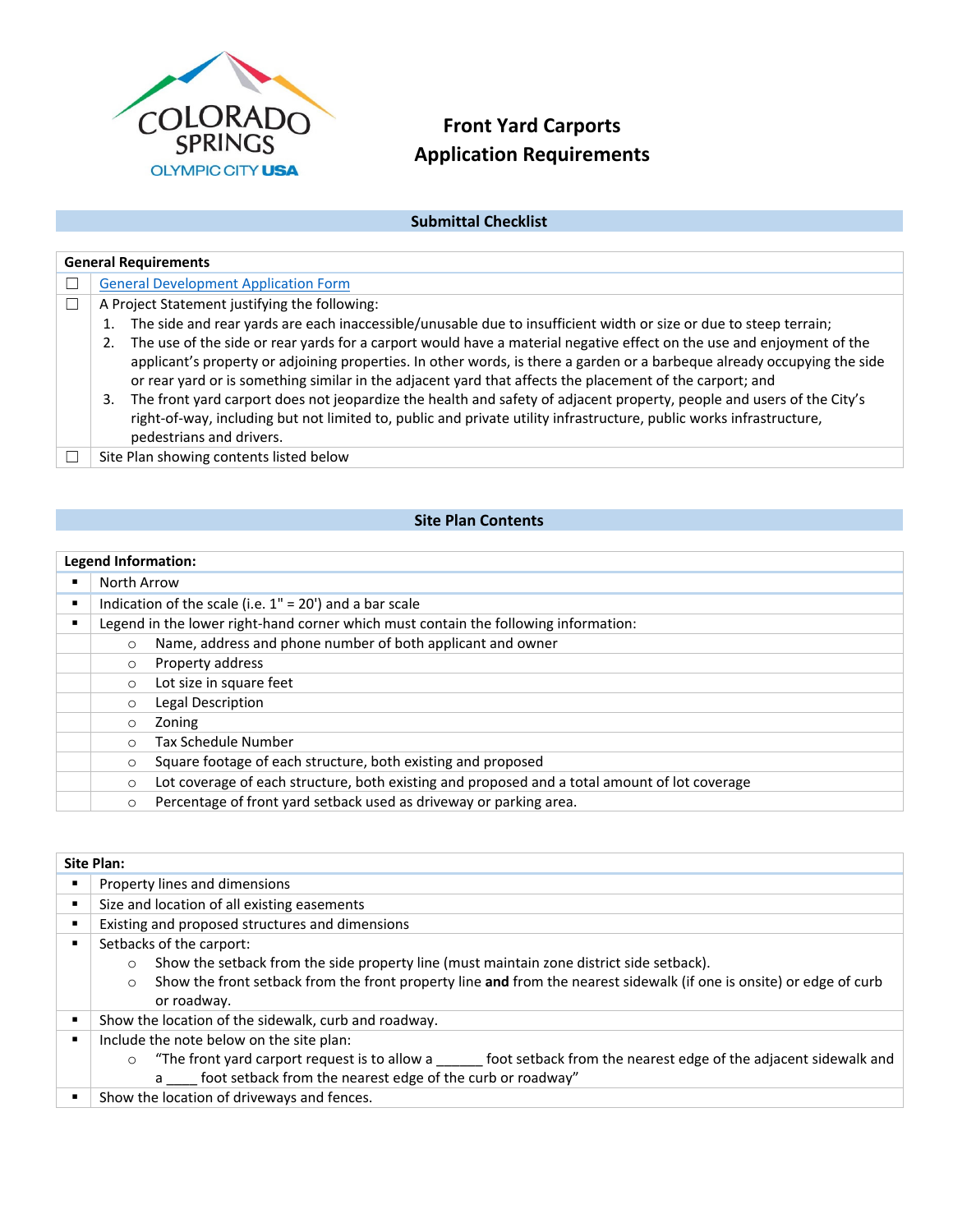| Show sight distance requirements as set forth in the City Engineering Traffic Criteria Manual.                            |
|---------------------------------------------------------------------------------------------------------------------------|
| Include a note explaining how the carport will be anchored to the ground or provide the manufacturer's specifications for |
| anchoring.                                                                                                                |

#### Elevations:

| п | Provide 4 elevations of the carport structure and label the elevations with north, south, east or west. If two elevations are the<br>same, include both directions under that elevation. A cut sheet from the manufacturer can be provided as an elevation if the<br>information below is included. |
|---|-----------------------------------------------------------------------------------------------------------------------------------------------------------------------------------------------------------------------------------------------------------------------------------------------------|
| п | Show the overall height from grade to the maximum height of the carport                                                                                                                                                                                                                             |
| ٠ | Show any side panels or screens.                                                                                                                                                                                                                                                                    |
| ٠ | Show the location of the eaves and fascia along the roofline.                                                                                                                                                                                                                                       |
| ٠ | Show the roof overhang on all sides.                                                                                                                                                                                                                                                                |
|   | $\mathbf{r}$ , and $\mathbf{r}$ , and $\mathbf{r}$ , and $\mathbf{r}$ , and $\mathbf{r}$ , and $\mathbf{r}$ , and $\mathbf{r}$                                                                                                                                                                      |

Include a note that states the color of the body and trim of the primary structure.

#### **Review Criteria**

#### **FRONT YARD CARPORT REVIEW CRITERIA:**

Applications for front yard carports must meet the criteria listed in the Zoning Code before an application can be approved.

- A. The front yard carport shall comply with all applicable provisions of the Pikes Peak Regional Building Code.
- B. The front yard carport shall not exceed five hundred (500) square feet, or the maximum allowable parking and maneuvering area pursuant to section 7.4.206.E of this Code.
- C. The front yard carport shall be set back at least five (5) feet from the near edge of the adjacent sidewalk, if any, and at least ten (10) feet from the near edge of the curb or roadway.
- D. The front yard carport shall meet the same side setbacks as the principal use.
- E. The front yard carport shall not have side panels or screens in the area between grade level and sixty (60) inches above grade level.
- F. The front yard carport may have one enclosed side only if the enclosed side is a shared wall with a principal or accessory structure.
- G. The front yard carport shall not interfere with sight distance requirements set forth in the City Engineering Traffic Criteria Manual.
- H. The front yard carport may exceed the eight-foot (8') height limit set forth in City Code Section 7.3.105(A)(1)(h)(1)(A), but shall not exceed twelve feet (12') at the highest point.
- I. In order to be architecturally compatible with the primary dwelling unit, the front yard carport shall comply with the following:
	- a. Not be clad in unpainted wood or galvanized metal and shall match the color of the body or trim of the primary structure;
	- b. Not be made of non‐durable and/or flexible materials, including but not limited to, canvas, plastic, polyester or other tentlike materials;
	- c. Have a minimum of four inch (4") wide fascia along the roofline
	- d. Have a minimum of four inch (4") roof overhang on all sides; and
	- e. Roof sheeting shall not continuously extend downward along the sides.
- J. Front yard carports that are exempt from building permits shall be anchored according to the manufacturer's specifications. However, if the manufacturer provides no specifications for anchoring, the carport shall be anchored to concrete piers extending at least thirty (30) inches below grade.
- K. Front yard carports shall not be permitted unless:
	- a. The side and rear yards are each inaccessible/unusable due to insufficient width or size or due to steep terrain; or